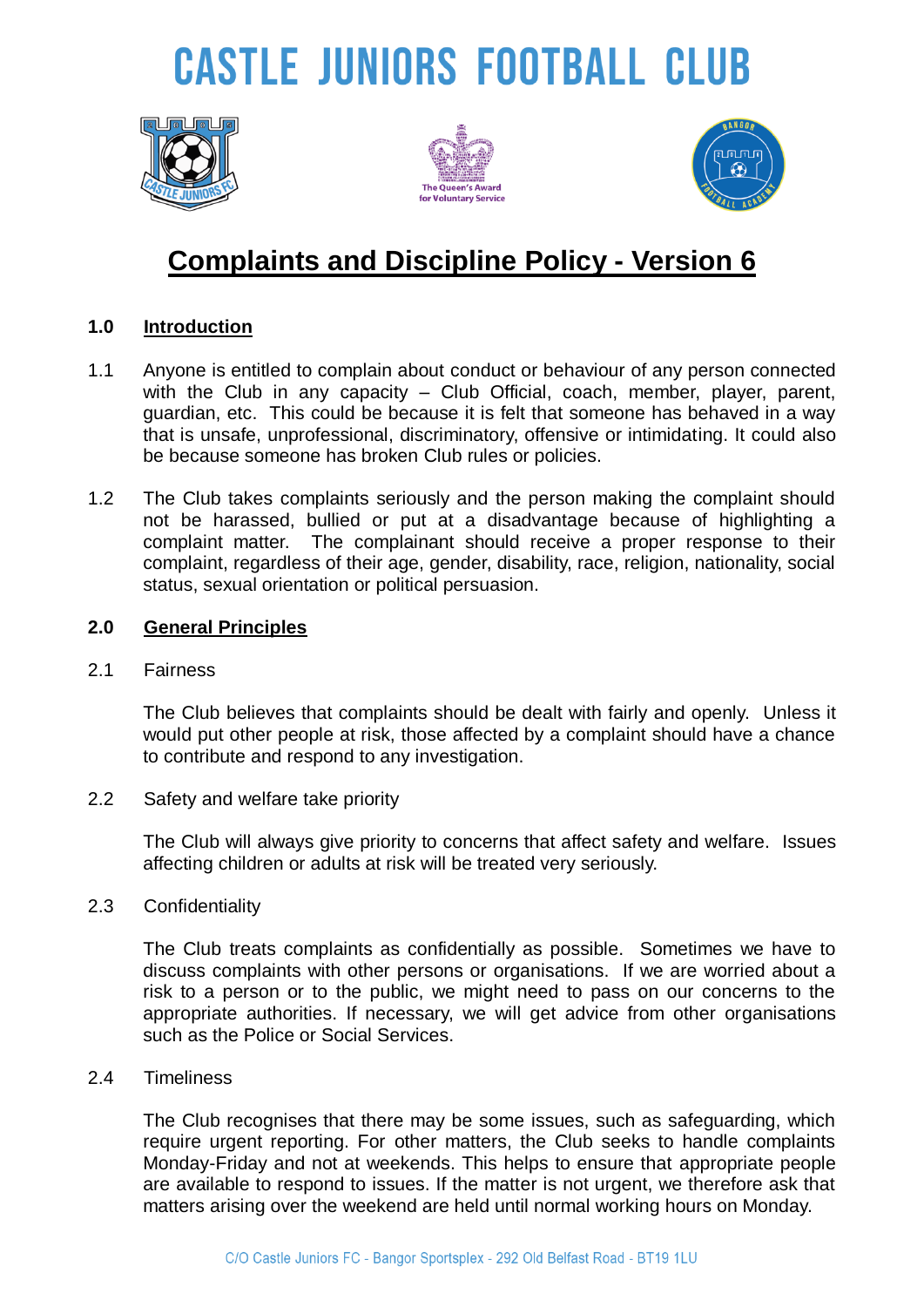### **3.0 Process**

- 3.1 If you have a complaint, it is often best to start by having a conversation with someone at the Club. There are some suggestions below about who to speak to. They may be able to help to resolve your problem. You could also make a written complaint which should be addressed to "Complaints & Discipline Committee Chair, Castle Juniors Football Club" and can be handed to any coach or Management Committee member. If your complaint needs to be looked into further, you will normally be asked to put your complaint in writing. The Club accepts anonymous complaints, but it is often very difficult to investigate these properly. It is easier for us to handle your complaint if you provide as much detail as possible about the matters giving rise to your complaint.
- 3.2 Complaints will usually be handled by Management Committee members. However, there are a number of people that you can speak to who will help you to make a complaint. Useful contact details have been included at the end of this policy.
- 3.3 You can speak to any of our Club Management Committee member. They may be able to discuss your complaint in detail.
- 3.4 Any of the coaches working at the Club can also tell you how to make a complaint. He or she might direct you to a Club Management Committee member.
- 3.5 If you are a child, or if you are worried about the safety or welfare of a child or an adult at risk, you can speak to the Club Safeguarding Officer or anyone else involved at the club that you trust.

### **4.0 Complaint Investigation**

- 4.1 The Club will issue an initial response to your complaint within five working days (or as soon as practicable after this). If the matter is urgent, the Club will respond more quickly depending on the nature of the information available to us at that time.
- 4.2 The Club will investigate your complaint fairly in accordance with the Club's Disciplinary Procedures outlined later in this policy. This means that we will contact all of the relevant people with regard to the complaint. We will try to gather any information that may be relevant to handling your complaint. Sometimes we will ask to show copies of information from the investigation to other people to allow them to respond. This is because we believe in fairness and openness. We will not share information if we think that this will endanger someone's safety or welfare or that to do so may have a harmful effect. We will attempt to complete the process in as short a time as is appropriate in ensuring thoroughness and openness.
- 4.3 Sometimes we will refer serious or complex matters to another organisation outside the Club. We reserve the right to seek advice from appropriate organisations such as the Police, IFA or Social Services and to make any such referrals as may be necessary.
- 4.4 You will be given the details of a person who will be your point of contact at the Club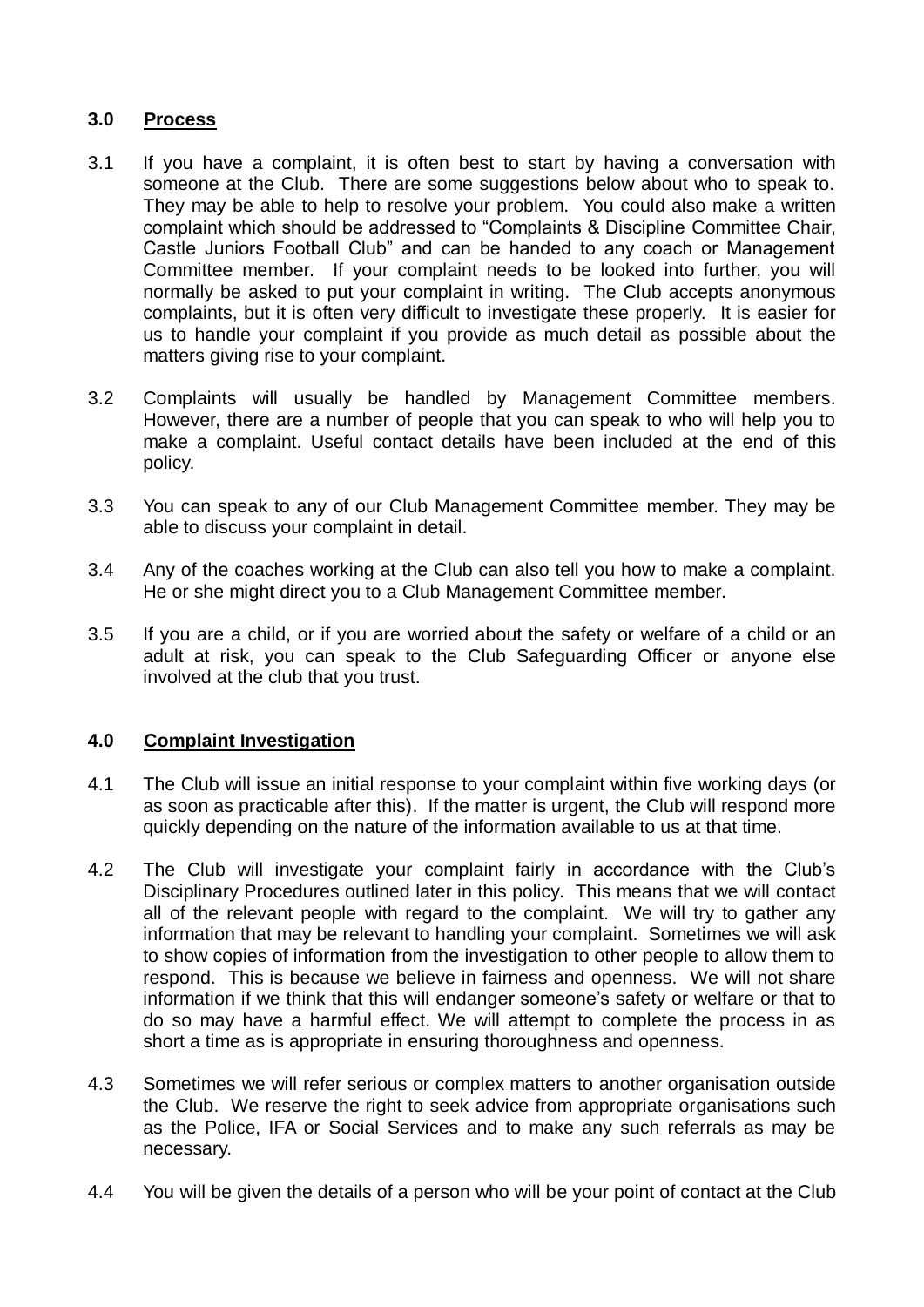with regards to your complaint. That person will make sure that you understand the process, and will help to answer any questions or concerns that you have. You will be given an update on the progress of your complaint at appropriate intervals throughout the process. If there are delays in handling your complaint for any reason, we will keep you informed.

- 4.5 If your complaint leads to formal disciplinary action against someone, we will usually inform you about the outcome. We will not tell you the outcome if that person is a child, or if we believe that telling you would create a risk to other people. In this situation, we will still try to tell you about how you are affected by the action that we have taken.
- 4.6 In many cases, we are able to resolve problems informally. This might include:
	- A change in arrangements for particular activities
	- An explanation or apology
	- An agreement to communicate or act differently in future
- 4.7 If an informal resolution is not suitable, then the Club's Complaints & Discipline Committee will look at the information about the case. We will try to make sure that this Committee does not contain anyone directly involved with your complaint. They might decide to take the following action:
	- Formal disciplinary action under the constitution and policies of the Club
	- Changes in formal contracts or arrangements put in place by the Club
	- A decision to refer the case to another organisation such as the Police or Social **Services**
	- Closure of your complaint without action in the event that further investigation by the Club is either not necessary or reasonably practicable

### **5.0 Further Advice**

- 5.1 Sometimes it can be useful to speak directly to someone outside the club. Here are some examples of when this might help:
	- You need urgent advice about someone's safety or welfare
	- You don't want to discuss the issue with someone at the Club
	- Your complaint is very serious
	- Your complaint involves other Clubs or organisations
	- You need specialist advice

The Club is able to advise on a range of different complaint matters, and in some cases may handle the complaint directly.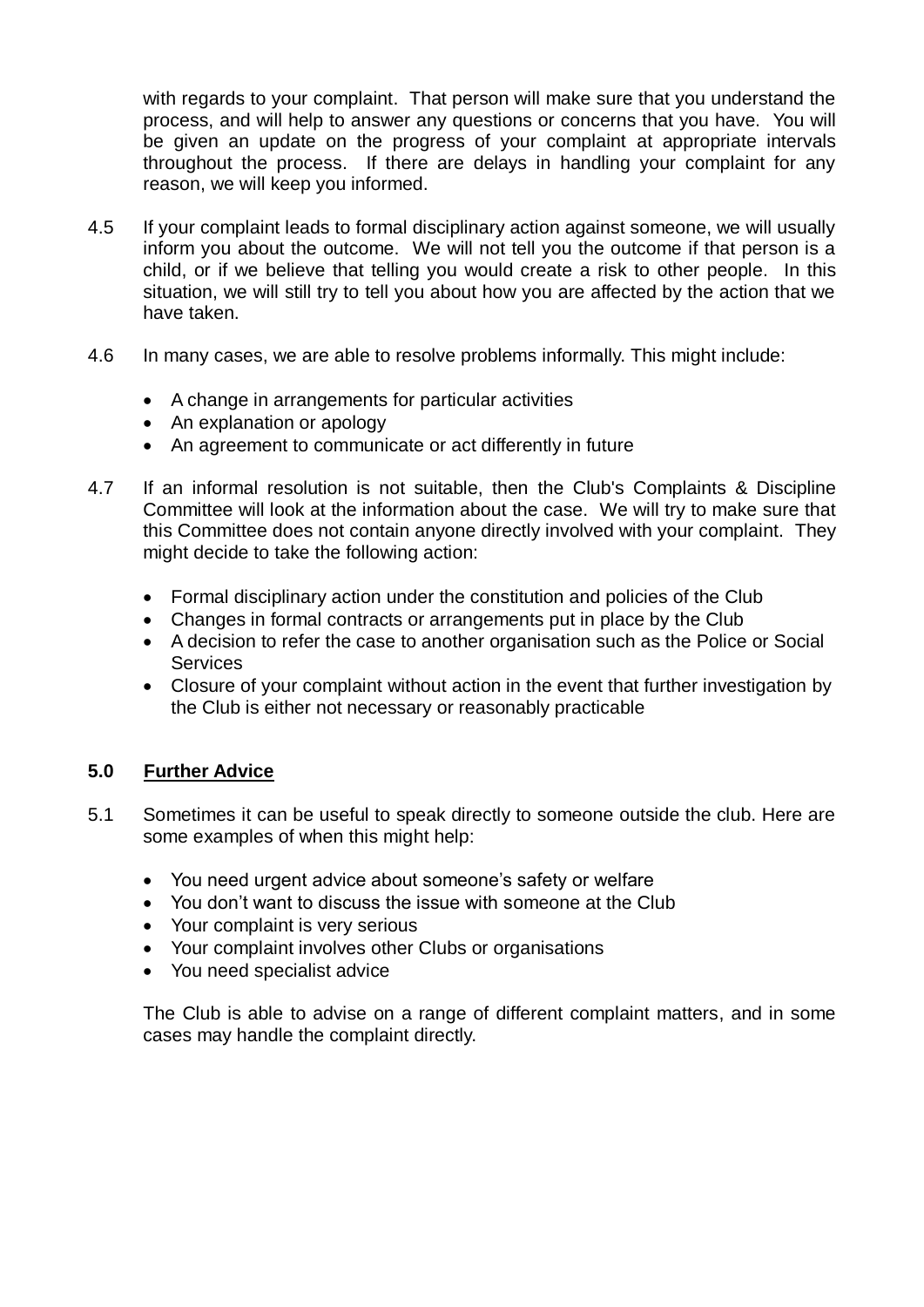- 5.2 If you are worried about a child's welfare, you can contact the following people. The contact details for these people are included below:
	- The Club's Safeguarding Officer
	- Childline or the NSPCC advice line
	- Local Social Services
	- Local Police
- 5.3 If your concern is a footballing matter, you may wish to contact the Irish Football Association on 028 9066 9458 or [info@irishfa.com](mailto:info@irishfa.com)
- 5.4 Other useful contacts include:

South-East Health & Social Care Trust, Gateway Service 0300 1000 300 Out of hours emergencies 028 [9056 5444](tel:02890565444)

Local Police Emergency: 999 Non-emergency: 101 or 0845 600 8000

Childline: 0800 1111

NSPCC advice for adults: 0808 800 5000

### **Signed:**

Trevor Reid Iain Greenway

## **CHAIRPERSON TREASURER**

**TREVOR REID IAIN GREENWAY**

**Date: 15 March 2021**

| <b>Version</b> | <b>Date</b>       | <b>Changes</b>                                            |
|----------------|-------------------|-----------------------------------------------------------|
|                | January 2016      |                                                           |
| $\overline{2}$ | February 2017     | Minor changes to maintain consistency with other policies |
| $\overline{3}$ | January 2018      | Minor changes to maintain consistency with other policies |
| $\overline{4}$ | <b>March 2019</b> | Changes to reflect constitution changes around committee  |
|                |                   | name etc                                                  |
| -5             | January 2020      | Removal of contact details and general tidying up         |
| 6              | <b>March 2021</b> | Reference to IFA added at 5.3; and to timeliness at 2.4   |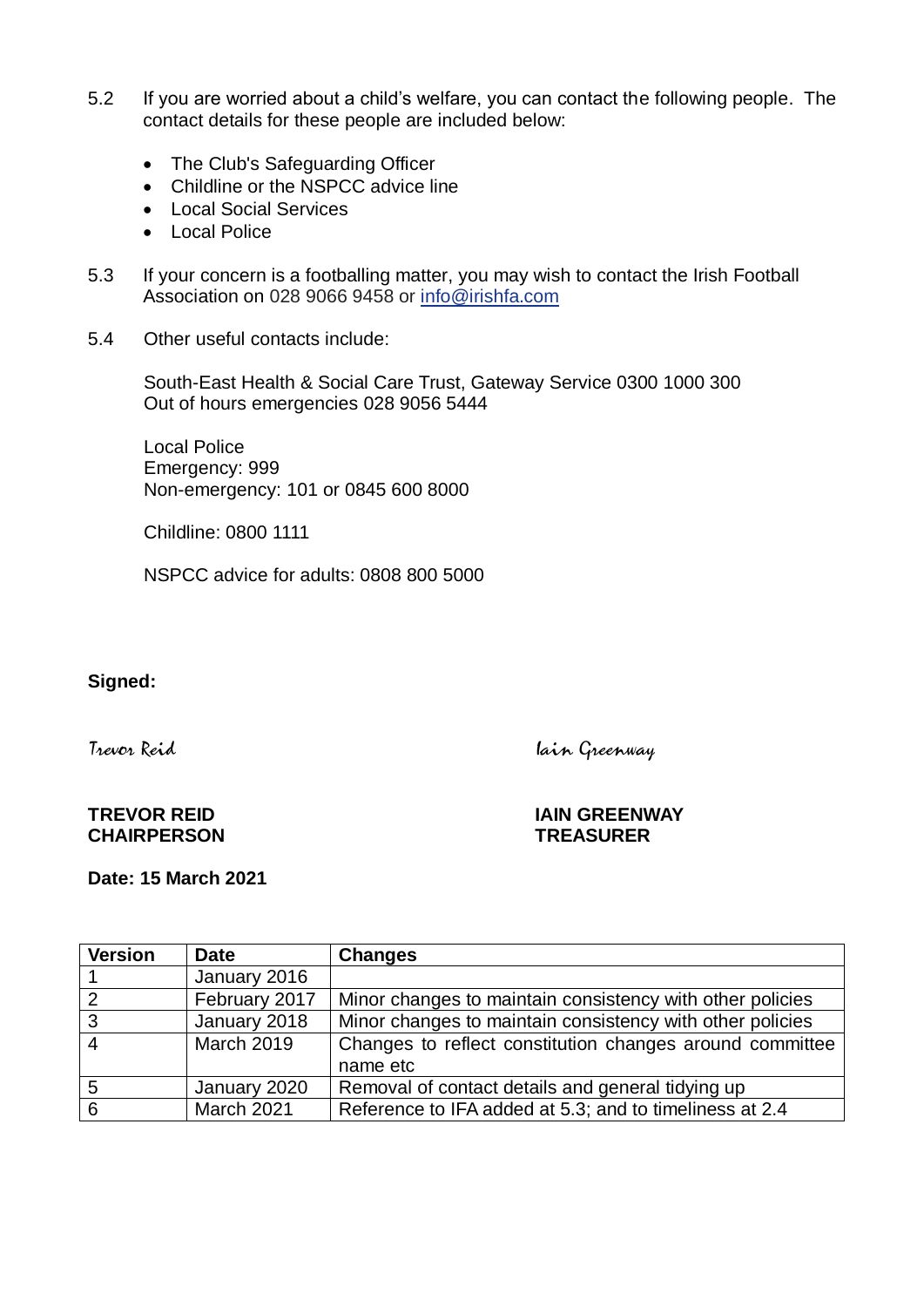### **Disciplinary Procedures - Version 6**

### **1.0 Introduction**

- 1.1 Castle Juniors Football Club aims to have clear guidance for members which cover the way that we do things. However, where continuing problems arise, the Club believes that the fairest way to resolve issues with a member's conduct or performance is to have a well structured complaints and disciplinary procedure. The procedure is designed to help members attain the organisation's standards of conduct, attendance and performance. Members have the following rights in relation to disciplinary action:
	- 1. To be informed of the allegations of misconduct or poor performance that have been made and that are to be discussed at any disciplinary hearing;
	- 2. To be accompanied by a someone of their choice when they engage with the disciplinary process;
	- 3. To make an appeal against any action taken.
- 1.2 The Club's disciplinary process is enshrined within the Club Constitution which states as follows:

#### *9. Discipline and appeals*

- 9.1All concerns, allegations or reports of poor practice/abuse relating to Club procedures will be recorded and responded to in accordance with the club's Complaints and Discipline Policy and Procedures.
- 9.2The Club has the power to take appropriate disciplinary action, including the termination of membership.
- 9.3A Complaints and Discipline Committee consisting of four individuals who are not members of the Management Committee and who are elected by the AGM, and a Chair who will be a Management Committee member, will be responsible for managing complaints and disciplinary matters involving the club.
- 9.4 In the event of insufficient nominations for the Committee, or the resignation of a member of the Complaints and Discipline Committee between AGMs, the Management Committee will nominate a replacement member. The replacement member will serve with full authority until the following AGM.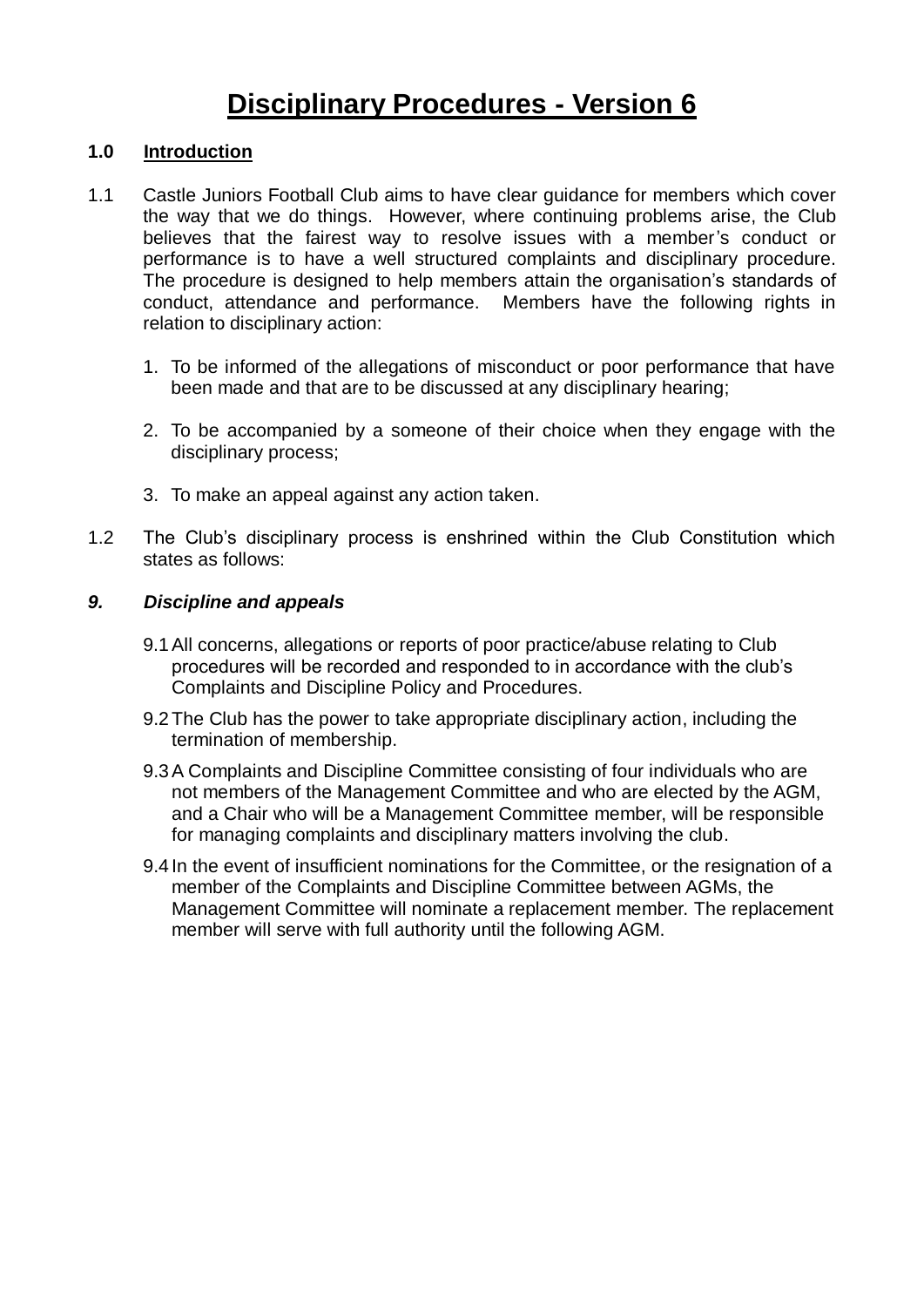### **2.0 Potential Outcomes**

### 2.1 Formal verbal warning

If a member's conduct, attendance or performance does not reach the standard required by the Club and this has not been resolved through informal processes, a formal disciplinary process will take place. The issues will be discussed with the member concerned who will have the opportunity to offer an explanation. If the explanation is not satisfactory, the member will be issued with a formal verbal warning, clear targets and a timetable for improvement. The discussion will be confirmed to the member in writing and the verbal warning will remain on file for six months.

### 2.2 Written warning

A written warning will be issued when sufficient improvement is not made following a disciplinary hearing where there is already a formal verbal warning in place on the member's file, or where the misconduct has been sufficiently serious as to warrant by-passing the verbal warning stage. A written warning will remain on file for 12 months, again with clear targets and time frames for improvement.

### 2.3 Final written warning

If there is still insufficient improvement in conduct or performance, a further disciplinary hearing will take place. If no satisfactory explanation is offered but misconduct is not serious enough to warrant dismissal a final written warning will be issued and will remain on file for 12 months. The final written warning will inform the member that any further misconduct or failure to meet the required level of performance will result in immediate dismissal from the club. It is possible to bypass all previous stages and progress to this stage immediately if the conduct is found to be of sufficient gravity by the Club Complaints & Discipline Committee.

#### 2.4 Dismissal

If the member still fails to reach the required standards of conduct or performance then they will be dismissed upon the decision that the majority of the Complaints & Discipline Committee are agreed. The member will be given the opportunity to provide an explanation to the Complaints & Discipline Committee of their failure to meet the required standards at a final disciplinary hearing. As with all stages of the disciplinary procedure, the member has the right to appeal and to have a witness present during any interactions with the disciplinary process. If the member is dismissed they will be provided with the reasons for dismissal, a date of termination and details of how they may appeal. There is no requirement to go through the various outcome stages set out above to arrive at dismissal if the conduct alleged and proven is of sufficient gravity.

2.5 The member will always be given as much information as possible regarding the accusations of misconduct or the records detailing failure to achieve the required performance standards. They will be given reasonable notice of the date and time of any hearing. Any action will be taken after full consideration of the facts. The Club has the right to vary the disciplinary procedure depending on the seriousness of the issues or offence(s) committed by the member in question.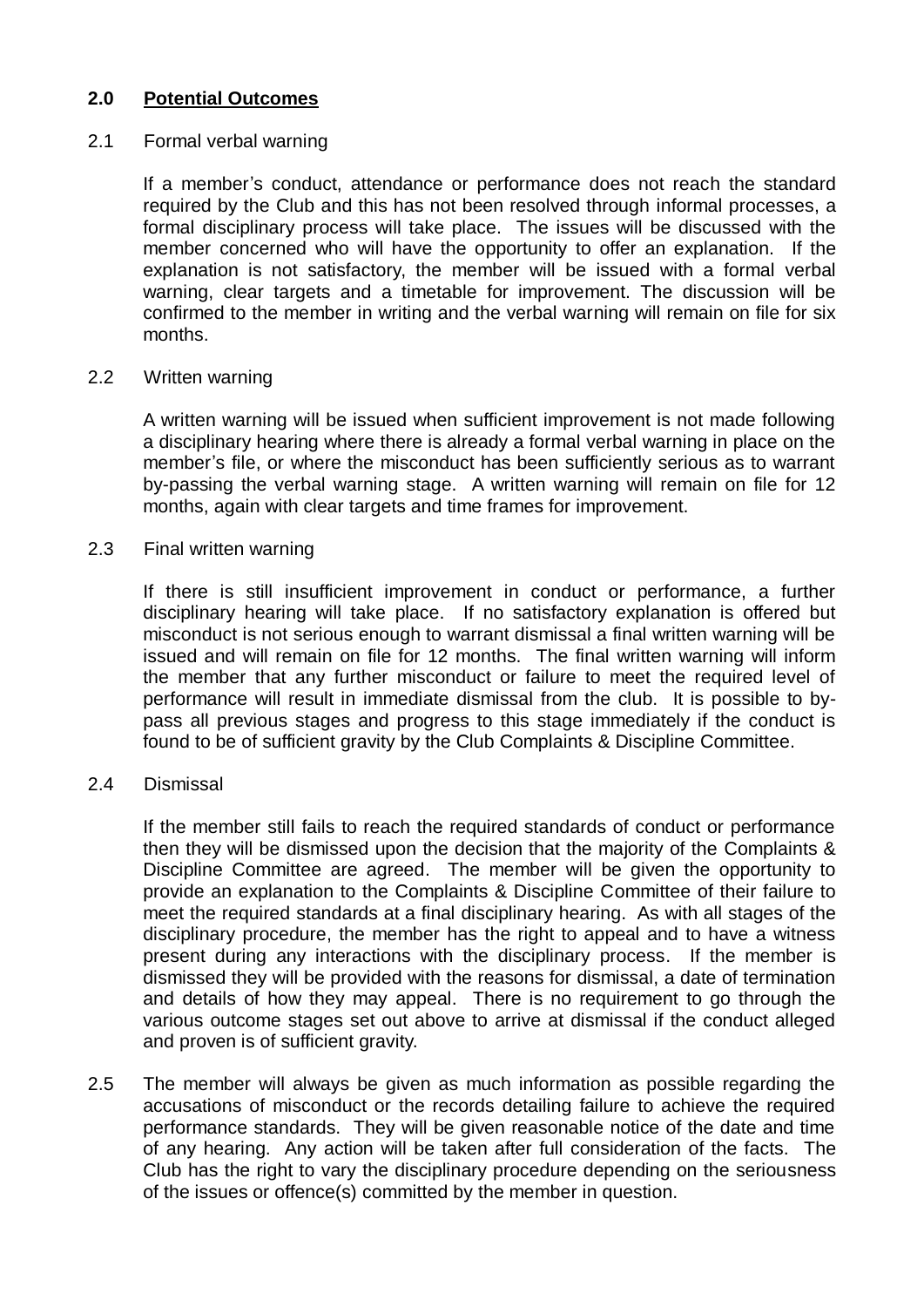2.6 Dismissal due to Gross Misconduct

Immediate dismissal from the Club may be made in the following circumstances:

- Evidence of major theft;
- Significant sexual or racial misconduct:
- Use of illegal substances;
- Significant threat to reputation or security of the club and other members.
- 2.7 Whilst the above procedures will be followed wherever possible and in the majority of cases, the Club Management Committee reserves the right to deviate from the above procedures at any stage should the conduct under consideration be suitably serious or there are reasonably held welfare or safety concerns. This includes the right to take "Executive Action" where necessary, up to and including the sanction of dismissal from the Club.
- 2.8 It should be noted that the above "Potential Outcomes" do not have to be part of a linear process. In other words, there is no requirement to start from the lowest level and work up through them one level at a time. The outcome decided upon can be pitched at any level within this framework and will be dependent upon the gravity of the matters under consideration, the nature of the evidence to hand and the potential for risk of harm to those involved.
- 2.9 The Club may suspend a person from being involved in the Club's activities pending the conclusion of the disciplinary process. This may, for instance, be a proportionate response where a matter is being investigated by external authorities such as the Police. Such a suspension will be without prejudice to a subsequent disciplinary process, and will be determined by the Club Management Committee. The Club disciplinary process will normally be paused until any external investigation has concluded. Whether to invoke suspension during the disciplinary process will be decided by the Club Management Committee taking account of the General Principles set out in this policy.
- 2.10 Any person who is the subject of disciplinary action as set out above may appeal to the Club Management Committee within ten days of being notified of the action. The Management Committee (sitting without the Chair of the Complaints & Discipline Committee) will review the process followed and decisions reached by the Complaints & Discipline Committee, and any new evidence provided in the appeal. The Management Committee will endeavour to complete this process in a timely manner. The Management Committee will then issue a decision in writing to the appellant. That decision will be final.

### **Signed:**

Trevor Reid Iain Greenway

**CHAIRPERSON TREASURER**

**TREVOR REID IAIN GREENWAY**

**Date: 15 March 2021**